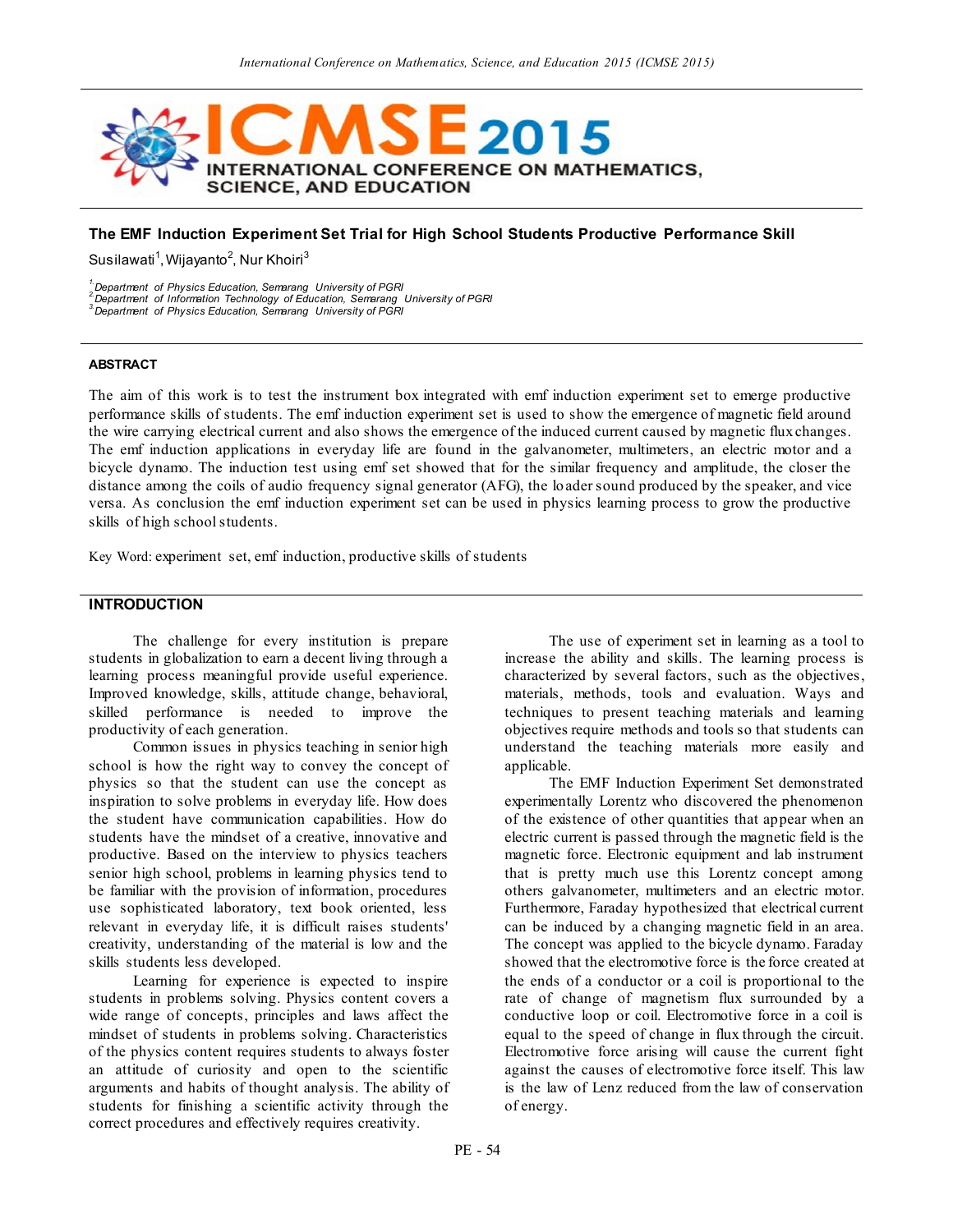Skills productive performance is a collaboration between science process skills, critical thinking skills, skills of scientific work and independence. Indicators of productive skills in this study consisted of designing the experiment, stringing tool, make observations, take the data, data analysis and raise the idea of inspiration.

#### **METHODS**

This study was carried out following the design of research and development include preliminary studies, design, development, validation and testing programs (Gall & Borg, 2003) as shown in Figure 1.



Figure 1. Research procedure

Methods of pre-experimental design with one group pretest-posttest design used in this study (Fraenkel & Wallen, 2007) as in Table 1.

| Table 1. One group pretest posttest design |                |                           |    |  |
|--------------------------------------------|----------------|---------------------------|----|--|
| Group                                      | <b>Pretest</b> | <b>Treatment</b> Posttest |    |  |
|                                            |                |                           |    |  |
| Experiment                                 | O <sub>1</sub> | Х                         | J۰ |  |
| group                                      |                |                           |    |  |

Description:

 $O_1$ : pretest

 $O<sub>2</sub>$ : posttest

X : The use of the EMF induction experiment set

Pretest obtained from the performance evaluation The EMF Induction lab manual. Treatment is given through practical activities using the EMF Induction

Experiment Set charged productive performance skills. Posttest obtained from the lab performance appraisal using The EMF Induction Experiment Set. The research instrument uses observation of productive performance sheets and validation expert sheets.

Data of observation and data analysis contained in the student activity sheet is used to determine the accuracy of the EMF induction experiment Set to be used as a practical tool. Observation sheet used to measure the performance of the productive skills of students and the ability to explore for inspiration. Validation sheet is used to know the expert recommendations regarding the feasibility of the EMF Induction Experiment Set for use in the process of physics teaching.

Expert validation results were analyzed based on the percentage of each indicator statements and recommendations. Quantitative data about the performance of the productive skills of students were analyzed by calculating the normalized gain (Hake, 1998). Data observation and analysis of the data were analyzed based on the findings of the data on lab activities The EMF Induction Experiment Set. Student learning outcomes were analyzed using normalized gain test, namely:

$$
\langle g \rangle = \frac{\langle \%S_f - \%S_i \rangle}{\langle 100 - \%S_f \rangle}
$$

(Hake, 1998)

Description:

<*g*> : gain normalized <*Sf>* : the average score *posttest*

<*Si>* : the average score *pretest*

Great value of gain normalized  $\leq g$  categorized as follows:

 $\langle g \rangle \ge 0.7$  = high  $0,7 > g > 0,3 = \text{middle}$  $\leq g \geq 0.3$  = low

#### **RESULT AND EXPLANATION**

Results of laboratory scale tests on the use of The EMF Induction Experiment Set using the speaker shown in Table 1.

On the frequency, amplitude and the same range, the closer coil speaker AFG and the harder sound produced by the speakers. Conversely the farther distance AFG coil and coil speaker, the weaker the sound is generated. Results of laboratory scale tests on the use of Induction EMF experiment set the use of LED are shown in Table 2.

When using the LED as an indicator, the closer the coil AFG and LED then the LED will flash. Conversely the farther distance AFG coil and LED then the LED will be extinguished. The more coils at AFG at close range LED goes out. Based on the results of this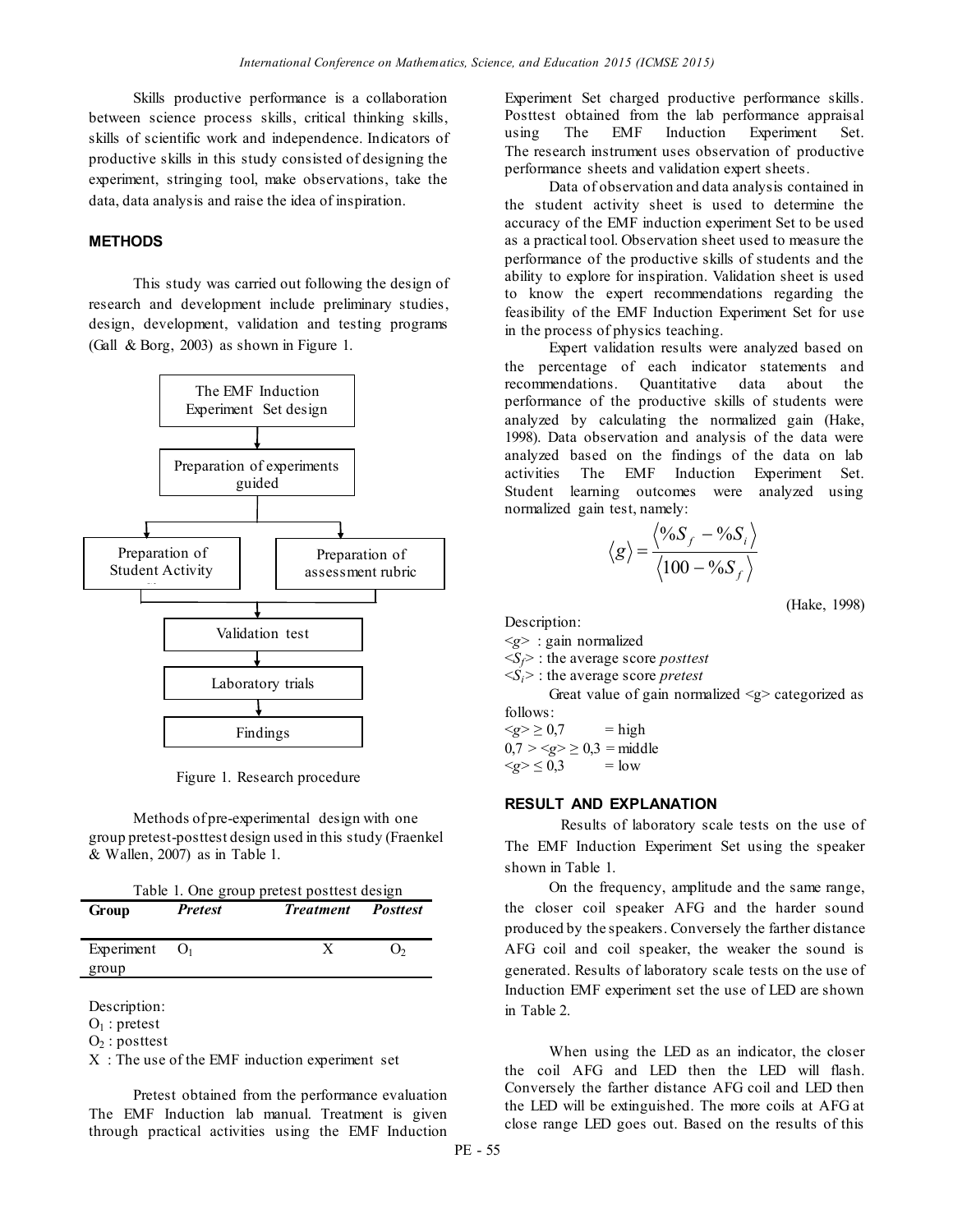trial, the media expert recommends that the EMF induction experiment set can be used as a practical tool for the concept of electromotive force. The research instrument used was a test and observation sheet. Results pretest, posttest and gain normalized shown in Table 3.

Table 1. The EMF Induction Experiment Set using

| Speaker          |            |         |                   |           |  |
|------------------|------------|---------|-------------------|-----------|--|
| No.              | Coil       |         | Distance          | Sound     |  |
|                  | <b>AFG</b> | Speaker | (cm)              | Loud/Weak |  |
| 1.               | 180        | 360     | near              | loud      |  |
|                  |            |         | (5cm)             |           |  |
|                  |            |         | far               | weak      |  |
|                  |            |         | $(10 \text{ cm})$ |           |  |
| 2.               | 180        | 540     | near              | loud      |  |
|                  |            |         | (5cm)             |           |  |
|                  |            |         | far               | weak      |  |
|                  |            |         | $(10 \text{ cm})$ |           |  |
| $\overline{3}$ . | 360        | 540     | near              | loud      |  |
|                  |            |         | (5cm)             |           |  |
|                  |            |         | far               | weak      |  |
|                  |            |         | $(10 \text{ cm})$ |           |  |
| $\overline{4}$ . | 360        | 180     | near              | loud      |  |
|                  |            |         | (5cm)             |           |  |
|                  |            |         | far               | weak      |  |
|                  |            |         | $(10 \text{ cm})$ |           |  |
| 5.               | 540        | 180     | near              | loud      |  |
|                  |            |         | (5cm)             |           |  |
|                  |            |         | far               | weak      |  |
|                  |            |         | $(10 \text{ cm})$ |           |  |
| 6.               | 540        | 360     | near              | loud      |  |
|                  |            |         | (5cm)             |           |  |
|                  |            |         | far               | weak      |  |
|                  |            |         | $(10 \text{ cm})$ |           |  |

Based on the description of the data analysis obtained values normalized gain of 0.53, this value includes the medium category. Improving student learning outcomes is higher after using the EMF induction experiment set. This shows that the EMF induction experiment set is provide an understanding applicable to students so that students are able to understand the concept of motion of the electric force in the conceptual theory or in procedure.

Data from the observation sheets on the skills of student performance consists of five indicators and each indicator consists of five descriptors assessment can be seen in Table 4.

Productive performance indicators adopted skills of science process skills, scientific working skills, critical thinking skills and independence. Based on observations, students are able to experiment design, make observations and raise the idea.

|  |  |  |  | Table 2. The EMF Induction Experiment Set using LED |  |  |
|--|--|--|--|-----------------------------------------------------|--|--|
|--|--|--|--|-----------------------------------------------------|--|--|

| No.              |     | Coil    | Distance            | On/Off |
|------------------|-----|---------|---------------------|--------|
|                  | AFG | Speaker | (cm)                |        |
| 1.               | 180 | 360     | near                | On     |
|                  |     |         | $(0, 5 \text{ cm})$ |        |
|                  |     |         | far                 | Off    |
|                  |     |         | $(2 \text{ cm})$    |        |
| $\overline{2}$ . | 180 | 540     | near                | On     |
|                  |     |         | (1 cm)              |        |
|                  |     |         | far                 | Off    |
|                  |     |         | $(2 \text{ cm})$    |        |
| 3.               | 360 | 540     | near                | On     |
|                  |     |         | $(0,5 \text{ cm})$  |        |
|                  |     |         | far                 | Off    |
|                  |     |         | $(2 \text{ cm})$    |        |
| 4.               | 360 | 180     | near                | Off    |
|                  |     |         | $(0,5 \text{ cm})$  |        |
|                  |     |         | far                 | On     |
|                  |     |         | $(2 \text{ cm})$    |        |
| 5.               | 540 | 180     | near                | Off    |
|                  |     |         | (0,5cm)             |        |
|                  |     |         | far                 | Off    |
|                  |     |         | $(2 \text{ cm})$    |        |
| 6.               | 540 | 360     | near                | Off    |
|                  |     |         | (0,5cm)             |        |
|                  |     |         | far                 | Off    |
|                  |     |         | $(2 \text{ cm})$    |        |

| Table 3. Description of Pretest, Posttest and |  |
|-----------------------------------------------|--|
| Normalized Gain                               |  |

| $1.0111$ $1.0111$                  |                |                 |        |  |
|------------------------------------|----------------|-----------------|--------|--|
| Description of<br>experiment group | <b>Pretest</b> | <b>Posttest</b> | N-Gain |  |
| The highest score                  | 75             | 90              |        |  |
| The lowest score                   | 35             | 35              |        |  |
| Average                            | 45.67          | 74 37           | 0.53   |  |
| Standard deviation                 | 10.58          | 15 29           |        |  |
|                                    |                |                 |        |  |

Activity shown students, among others: (1) prepare tools and materials, (2) a plan of experiment, (3) identify the amount is known, (4) identify the magnitude being measured, (5) make observations in accordance with the working steps or working procedures,  $(6)$ conduct repeated observations, (7) is able to express ideas or arguments in accordance with the results. Instead, students have not been able to string instruments and analyze data. Activities that have not been shown students, among others: (1) the student has not been able to assemble the tool correctly, (2) clarify the relationship between frequency, amplitude, distance and hard or weak sound, and (3) explain the relationship between the coils, the distance and lights.

Use of the EMF induction experiment set an analogy electromotive force and other forms of practical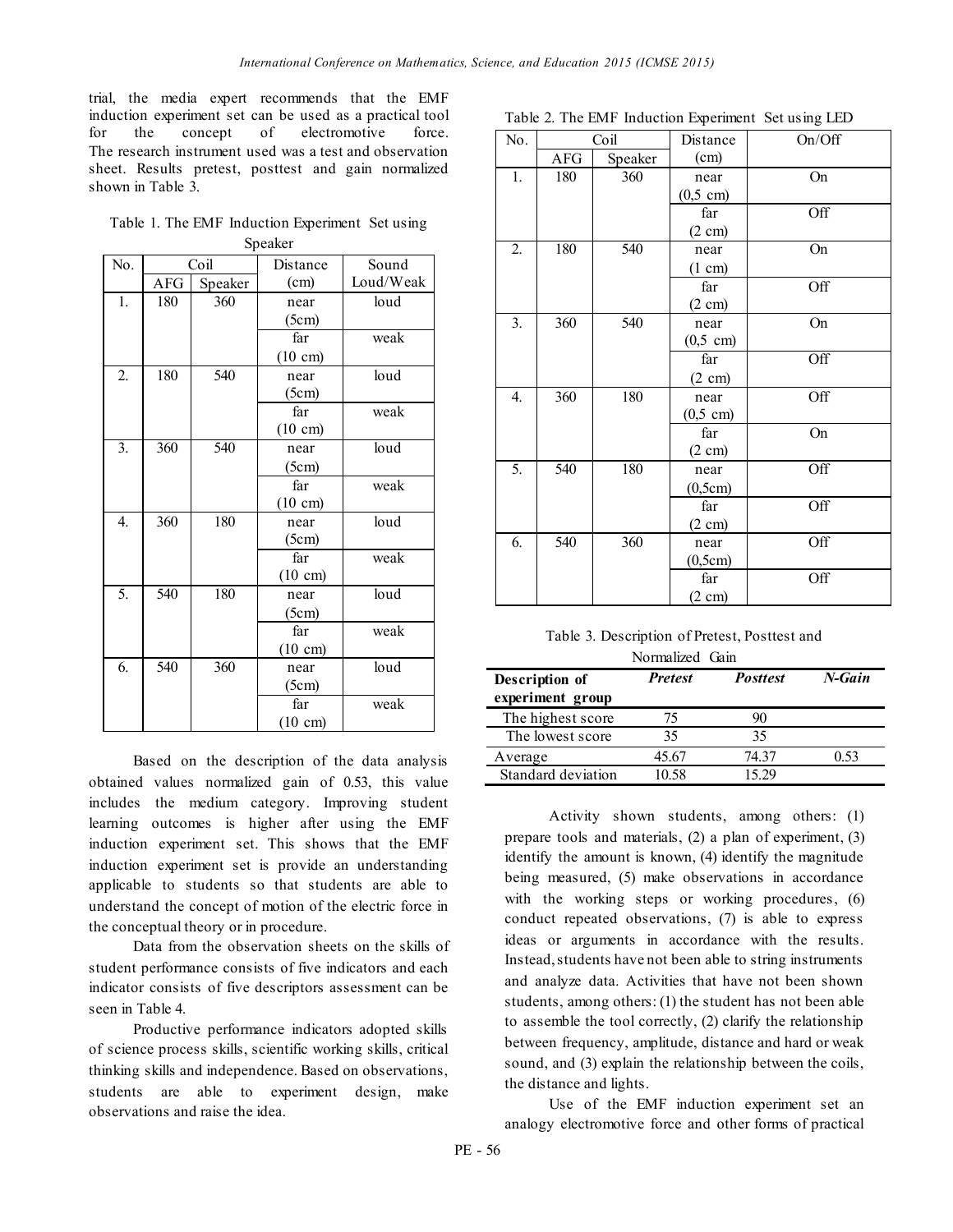tools electromotive force. Conceptual understanding of students can be seen through the ability of students expressed analogy concepts of physics in everyday life (Ceroni, 2014). Learning abstract concepts like quantum physics in high school can be accepted and understood by the students using the analogy (Hastenreiter R, 2015).

| Table 4 Productive Performance Observations Skills |  |  |  |
|----------------------------------------------------|--|--|--|
|----------------------------------------------------|--|--|--|

| <b>Indicator</b> | Average | Description                   |
|------------------|---------|-------------------------------|
| Experiment       | 75      | Students<br>able<br>are<br>to |
| design           |         | prepare the arrange and       |
|                  |         | materials, student have       |
|                  |         | not been able to make         |
|                  |         | observation data              |
| Arrange          | 65      | Student<br>able<br>to<br>use  |
| instrument       |         | and<br>materials<br>arrange   |
|                  |         | properly<br>and<br>student    |
|                  |         | have not been<br>able to      |
|                  |         | assemble<br>the<br>arrange    |
|                  |         | independently                 |
| Observation      | 78      | Student able<br>to<br>make    |
|                  |         | observations on the trial     |
|                  |         | in accordance with the        |
|                  |         | working<br>steps<br>or        |
|                  |         | procedures,<br>student        |
|                  |         | capable of performing         |
|                  |         | repeated<br>experiments,      |
|                  |         | student<br>able<br>and<br>to  |
|                  |         | identify the magnitude of     |
|                  |         | the measured and<br>the       |
|                  |         | will<br>that<br>he<br>amount  |
|                  |         | analyze                       |
| Data analyze     | 60      | Student has not able to       |
|                  |         | data analyze correctly,       |
|                  |         | yet abundance with a          |
|                  |         | relationship of data with     |
|                  |         | other data                    |
| Create idea      | 75      | Student able to express       |
|                  |         | ideas or arguments about      |
|                  |         | the understanding of the      |
|                  |         | electromotive<br>force        |
|                  |         | concept                       |

Generally project is accepted as the most effective instructional method in increasing researching and group working skills in the literature. It thought that the use of project method more frequently during teacher training process will also enable these teacher candidates to educate students who have high team working and researching skills (Celik, Onder & Silay, 2011). The use of this induced emf lab to habitual action for makes plans, monitor their learning and make judgments about their learning, this will cause them to be inclined to meaningful learning (Gurcay, 2013).

The ability of the students to follow the learning process depends on the composite of characteristic cognitive, affective and psysiological factors that serve as relatively stable indicators of how a learner perceives, interacts and responds to the learning environment (Zajacova, 2013). The activity is performed is effective to improve the students' motivation and enables them to be active during the learning process. As a result, the laboratory activity can be used as an alternative to activities in the literature (Karsli & Ayas, 2014).

The ability to design and assemble the experimental results of performance skills in the form of group work. Teamwork is notable for its quickness and intensity that allow setting a high standard of quality and complicating further tasks (Tatyana N *et al*., 2015). However, this does not apply to certain concepts. Teachers mentioned that students had difficulties in the conceptual understanding of variable current, capasitors, coils, transformers and circuit elements in the electricity and electronic unit. The challenges that were experienced in general stemmed from various factors such as students lack of knowledge in terms of concepts, excistence of misconceptions, difficulties in comprehending abstract concepts, deficiencies in mathematical operations and insufficiency of time allocated to the course leading to incomplete teaching tasks (Aykutlu, *et al.,* 2015). The use of group learning and the EMF induction experiment set have helped to significantly improve the retention and knowledge of teachers learning physics (Chetty, 2015).

The use of experiment set usage examples for students to use the correct procedure. The demonstration experiment is a means of visibility, the organizations promotes students' perception of material, understanding memory, implementation of creative activity of students, helps increase interest in the study of physics and the creation of learning motivation (Massyrova *et al.*, 2015). For student helps him to determine what is important, suggest him some scheme, he can follow on his own experiment (analogy) and it is way how he realise what he does not know, what he needs to improve (Hodosyova *et al*., 2015). Concepts of physics should be supported with applied activities. It is essential that physics should direct students' thoughts usefully by showing and how the rules and concepts of physics are used with the help of design objects (Zadeh & Setir, 2015).

#### **CONCLUSION**

Use of the EMF induction experiment set to inspire students have productive skills in everyday life. Based on the results of laboratory scale tests that the frequency, amplitude and the same range, the closer coil speaker AFG and the harder sound produced by the speakers. Conversely the farther distance AFG coil and coil speaker, the weaker the sound is generated. When using the LED as an indicator, the closer coil AFG and LED then the LED will flash. Conversely the farther distance AFG coil and LED then the LED will be extinguished. The more coils at AFG at close range LED goes out. Based on the results of this trial, the media